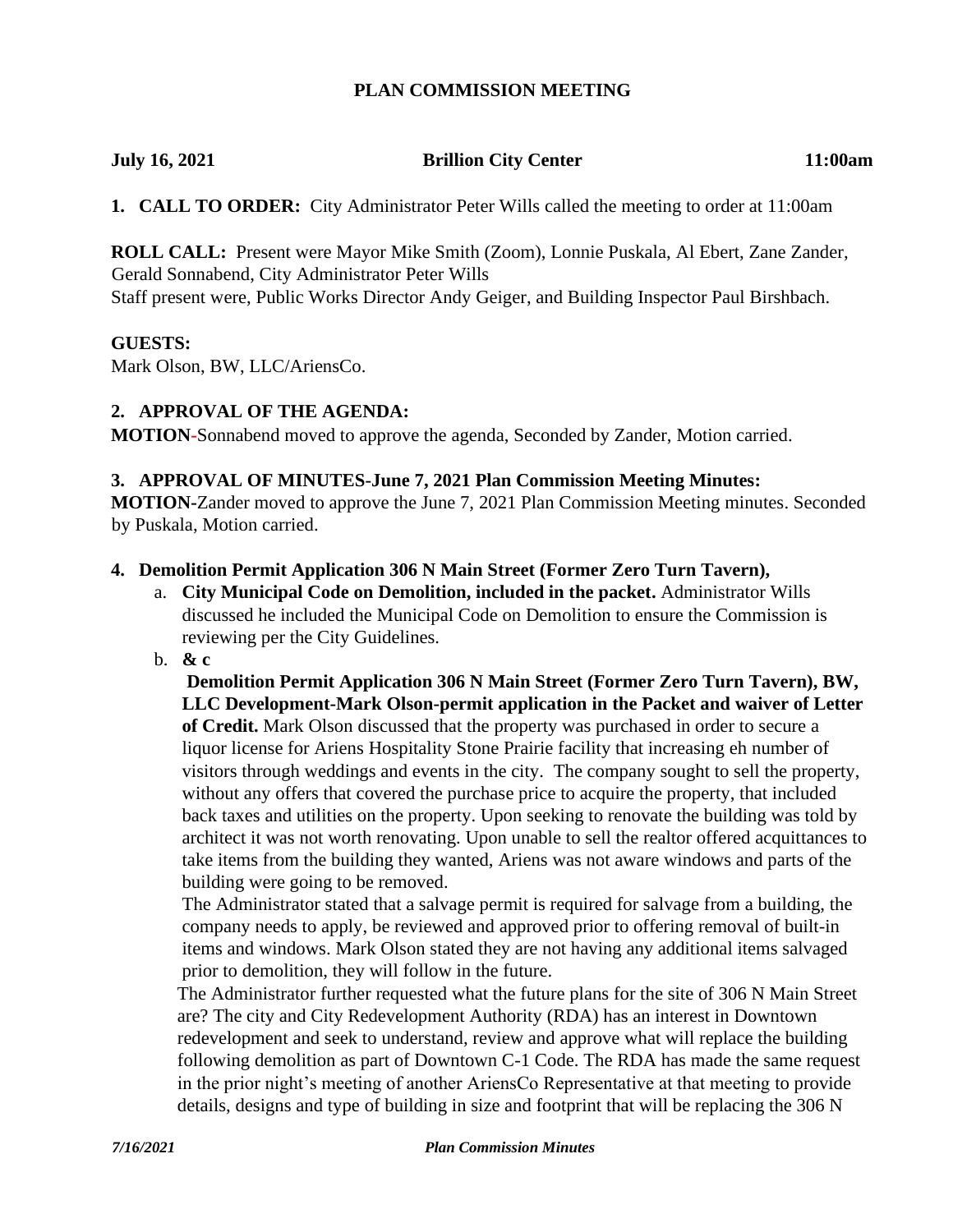Main St. Mark Olson stated they are hiring an architect, they have an interest from a coffee shop, would like to incorporate drive through. If the coffee shop or other use does not happen, the company is open to all options including to sell as parking lot or greenspace. Administrator expressed the City has lost \$8 Million in assessed value through the demolition of the Brillion Iron Works property, he is not interested in loss of another building if there is not a plan to replace with a facility that would preserve the streetscape of the downtown and provide potential revenue generating structure that a parking lot or greenspace would not provide.

Mark stated the company's timeline is to have Wes Kempen demolition the building on August  $2<sup>nd</sup>$ . The Administrator stated that timeline can only work if all conditions of the demolition permit are met. The key unmet conditions are disconnection of utilities and environmental inspection. Additionally, the disposed of materials must follow environmental requirements for disposal and provide plans for reuse of property. DPW Director Geiger stated that the code does not require a reuse of the property prior to demolition of existing facility.

Mayor Mike Smith addressed that he agrees with the Administrator in order to move the community forward and increase investments in Downtown that he ran on and citizens have expressed concern that we should require a reuse plan prior to the demolition of buildings in the downtown, especially those of historic significance. DPW Director stated the city did not require that of the Brillion Iron Works facility when being demolished. Administrator stated BIW facility is not in the downtown and I was not here at that time or we would have looked at planning then too. Administrator Wills asked Mark Olson why this building must be torn down. Mark Olson stated the Fire Dept was offered to training in the building and declined due to condition. Administrator asked if the Fiore Dept had provided a formal inspection of the building and did not meet inspection, Administrator is not presently aware. Mark stated no, only would not train in building. Administrator Wills asked about timeline on urgency to demolish building now, if planning for the new building or what the use is at all is not complete. Mark restated he has a contractor lined up for August  $2<sup>nd</sup>$ . Administrator restated without Environmental Assessment of what is in the building and the utilities are not disconnected that may not be realistic timeline. DPW Geiger stated working with AriensCo and contractors to get water and gas line dug out and replace water lateral that is lead and change location of water line and shutoff.

Commission members stated they are in favor of demolishing building without any plan for what will replace it. The city has never sought that before. Administrator Wills stated he understands this not how things have been done before. The City has lost many historic and important buildings in the Downtown, The RDA was formed in assisting in planning and redevelopment and Plan Commission should look for ways we can assist future planning. If the City is not proactive in addressing why a building needs to be torn down and what is to replace it, then entire blocks of neglected properties could be removed without any plans to replace or have a downtown, this has been reflected in our history, the Administrator seeks to stop that trend the Mayor spoke in agreement. Further Brillion is part of Wisconsin Economic Development Connect Communities for Downtown. The focus is on improving and reinvesting in the Downtown, preserving historic building, streetscapes, storefront and living space above the lower commercial units to increase density of living in Downtown.

Administrator Wills also addressed that the Commission needs to review the request by AriensCo waiving the Letter of Credit requirement as part of the Demolition permit.